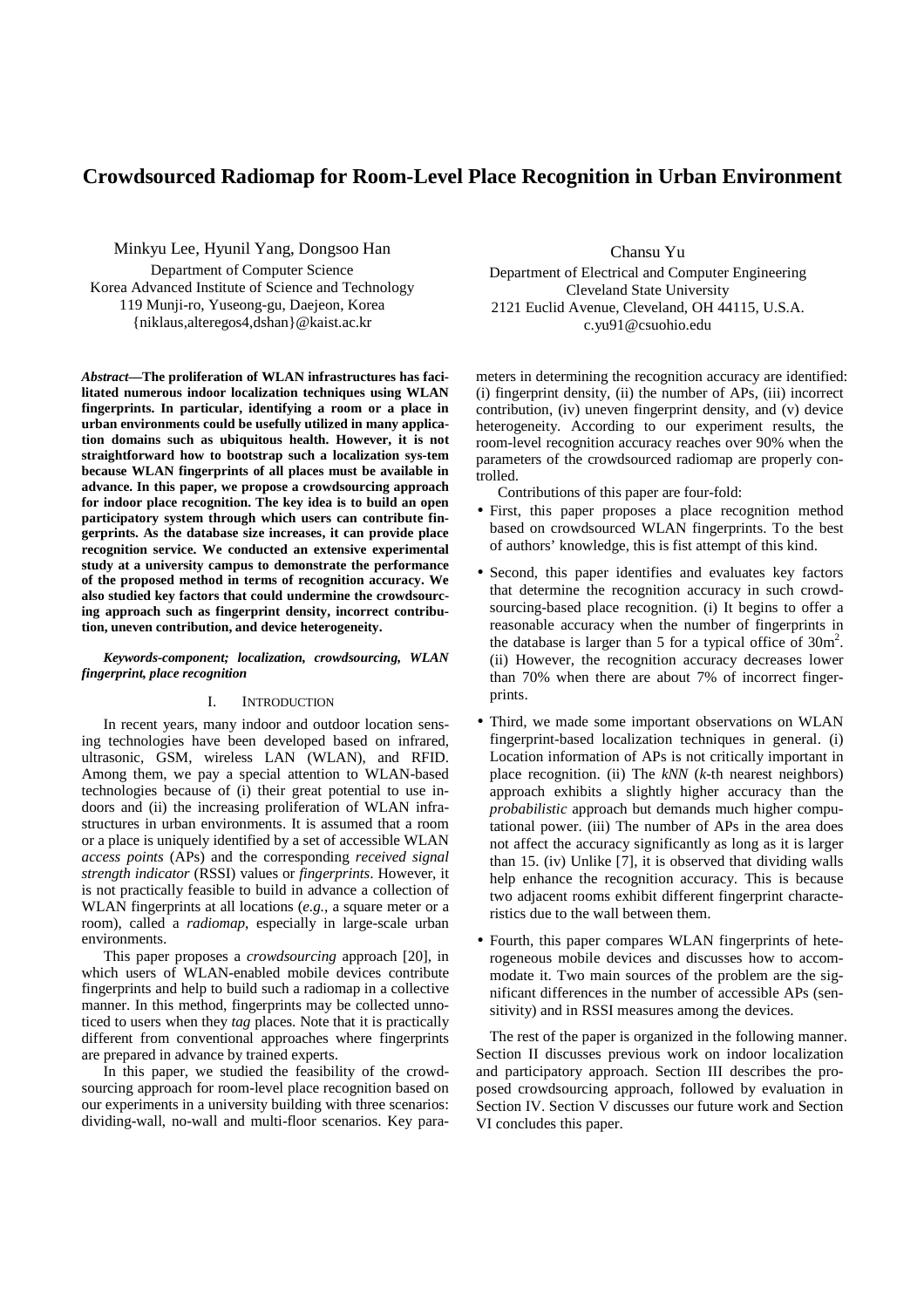#### II. RELATED WORK

### **Indoor localization**

Many indoor location sensing technologies have been developed such as Active Badge [2], Active Bat [10], Cricket [3], SpotOn [5], Ubisense [11], and Smart Floor [4]. WLAN (IEEE 802.11) based technologies have attracted a special attention in recent years because existing WLAN infrastructures can be utilized to determine user locations. They can be classified into two categories: triangulation- and fingerprintbased techniques. Techniques in the former category use the geometry properties of triangles to estimate user location. Place Lab [16] is one of the techniques in this category.

Techniques in the latter category, also called scene analysis based, collect fingerprints of a scene and then estimate the location of a user by matching the fingerprint of the user with the collected fingerprint database. There are a few methods within this category including kNN (k nearest neighbor) and probabilistic methods. kNN is adopted in RADAR [1], where a user's location is determined by taking an average of three nearest neighbors' coordinates (*e.g.*, k=3) in the signal space. Viterbi-like algorithm [15] has been proposed to improve the kNN method. Probabilistic methods are adopted by Horus [9], Roos *et al.* [12], and Nibble [13]. Alternatively, Battiti *et al.* [14] proposed a neural-network-based method. Hightower *et al.* [6] introduced BeaconPrint algorithm for learning and recognizing places based on location fingerprinting. The learning phase of this work is based on single user, so it's not participatory approach.

### **Participatory approach**

There exist map and localization systems based on user participation. For example, OpenStreetMap [22] facilitates building and providing street maps based on user-collected GPS tracking data. Users upload the data to a wiki-like system and are allowed to edit them by themselves. Similarly, some WLAN-based localization methods, known as Wi-Fi Positioning System, utilize user participation. AP location database is established in most part by war-driving, which is supplemented by user participation in some systems such as wiggle.net, WiFimap.com and locky.jp. More recently, Redpin [19], Teller *et al.* [17], and Barry *et al.* [18] suggested room-level WLAN-based indoor localization systems based on user-involved radio-mapping. Users are trained to provide fingerprints with room numbers when fingerprints of the corresponding rooms are insufficiently collected. Their work revealed the potential of radiomap building by trained users,



Figure 1. Crowdsourcing Approach for Place Recognition.

but they cannot be considered as crowdsourcing approach in terms of scale.

#### III. CROWDSOURCING APPROACH

### *A. Key Concepts*

Figure 1 illustrates the concept of place recognition based on crowdsourcing. Since a majority of people have and carry their own WLAN-enabled mobile devices such smart phones, laptops, PDAs, etc., they are potential contributors of location fingerprints in WLAN-enabled indoor urban places such as cafés, stores, theaters, restaurants, etc. Those mobile devices collect location fingerprints bound with location identifier, possibly unnoticed by users, and then contribute them to a central fingerprint database to help build a crowdsourced radiomap. When the accumulated fingerprints become sufficient, the location of a user holding a mobile device can be estimated by matching the fingerprints at the user's current location with those in the radiomap. Note that fingerprints are measured by *received signal strength indicator* (RSSI), which is provided at no extra cost in most wireless network interface.

### *B. Considerations in building a Crowdsourced Radiomap*

There are several important factors we have to consider for building a robust localization system through crowdsourcing approach. The following is the factors we elicited as the primary factors.

• *Fingerprint density*: Crowdsourced radiomap begins without any fingerprint and is expanded by only users' contributions. Thus we need information on how many fingerprints are required to achieve reasonable recognition accu-

| Scenario                        | Dividing-wall |                           |      |      |                                                                       |      |      |      |      |      |      |      |       |      |      | No-wall |                                                                                                           | <b>Multi-floor</b> |      |      |      |
|---------------------------------|---------------|---------------------------|------|------|-----------------------------------------------------------------------|------|------|------|------|------|------|------|-------|------|------|---------|-----------------------------------------------------------------------------------------------------------|--------------------|------|------|------|
| Room ID                         |               | F309   F314   F320   F308 |      |      | F301                                                                  |      |      |      |      |      |      |      |       |      |      |         | F302   F316   F317   F319   F318  F3CR  F3TM  F3TW  F3SZ   F1AA   F1NA   F1TA   F3CR   F4CR   F5CR   F6CR |                    |      |      |      |
| Area $(m2)$                     | 83.7          |                           |      |      | 170.2   86.49   122.8   34.02   22.68   28.35   85.05   30.24   30.24 |      |      |      |      |      | 207  | 31.5 | 29.25 | 6.3  | 28.8 |         | 67.68 34.56                                                                                               | 207                | 207  | 207  | 207  |
| #Fingerprints<br>(for Training) | 84            | 170                       | 86   | 123  | 34                                                                    | 23   | 28   | 85   | 30   | 30   | 207  | 32   | 29    | 6    | 29   | 68      | 35                                                                                                        | 207                | 207  | 207  | 207  |
| #Fingerprints<br>(for Testing)  | 84            | 170                       | 86   | 123  | 34                                                                    | 23   | 28   | 85   | 30   | 30   | 207  | 32   | 29    | 6    | 29   | 68      | 35                                                                                                        | 207                | 207  | 207  | 207  |
| # accessible APs<br>(average)   | 12.3          | 13.5                      | 13.9 | 10.3 | 21.2                                                                  | 20.9 | 23.0 | 24.9 | 23.6 | 21.3 | 16.6 | 17.4 | 16.3  | 14.8 | 25.1 | 20.8    | 19.8                                                                                                      | 16.6               | 18.2 | 14.2 | 13.5 |

TABLE I. INFORMATION ABOUT COLLECTED LOCATION FINGERPRINTS.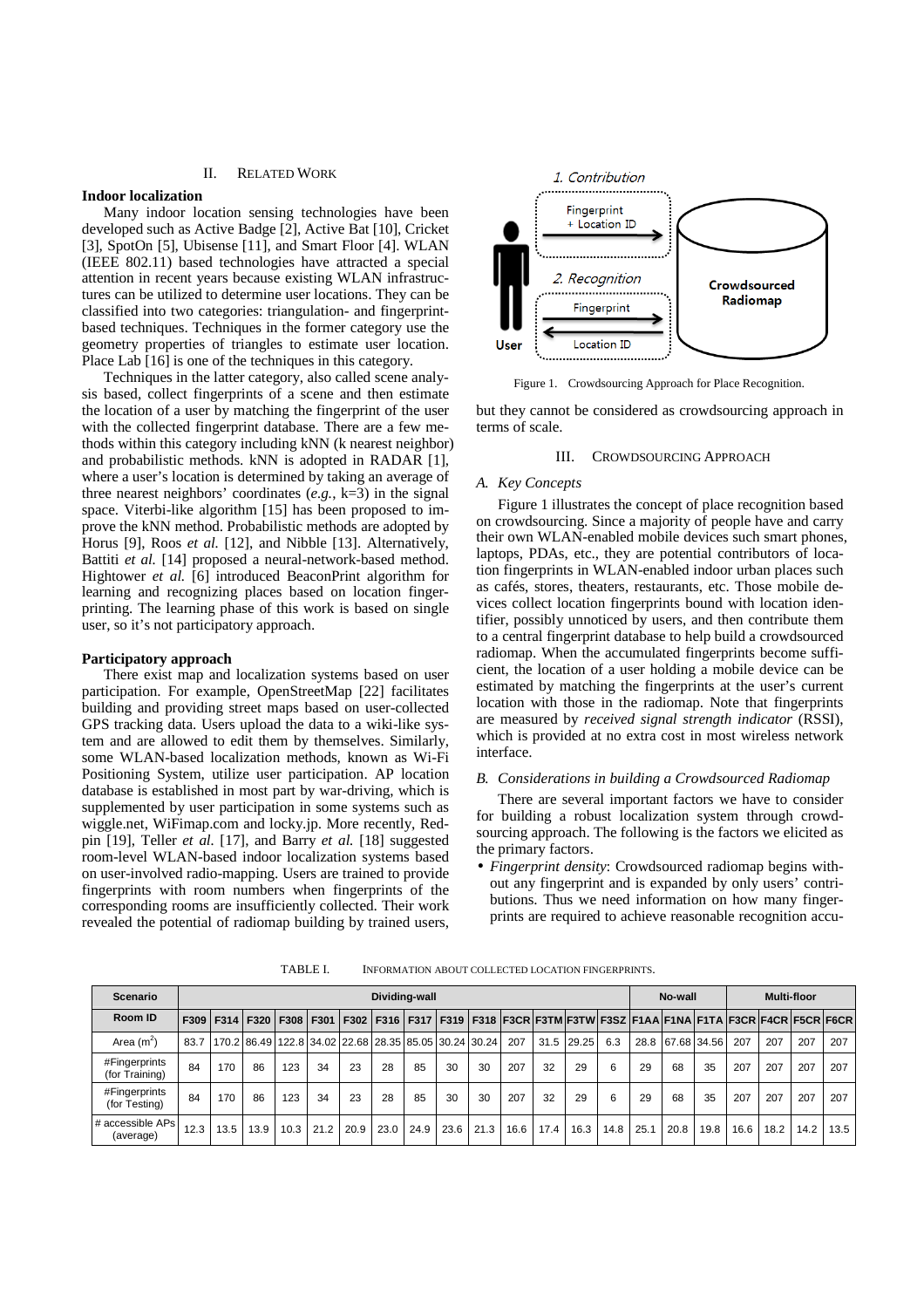racy. Since room sizes are diverse, we use the density of fingerprint (per  $m<sup>2</sup>$ ) rather than the number of fingerprints.

- *Uneven fingerprint density*: In addition, the density difference of fingerprints at each room might affect the recognition accuracy.
- *WLAN infrastructure*: Generally, the recognition accuracy is improved with the increase of the number of APs. We need information on how many APs are required to achieve reasonable accuracy.
- *Incorrect contributions*: Incorrect fingerprints may be collected from participants by mistakes or on purpose. Such errors and vandalism are major issues we have to overcome as long as we are using crowdsourcing approaches. So, we need to observe the negative impact of incorrect fingerprints on the recognition accuracy.
- *Device heterogeneity*: Wi-Fi enabled mobile devices are usually equipped with sensors with different Wi-Fi capabilities. Thus it is possible that the sensors provide different results which result in inconsistent fingerprints. We need to observe how the radio sensitivity of each device is

different and how it affects the accuracy.

# IV. EXPERIMENTS

We performed several experiments to evaluate the proposed crowdsourcing approach. Changes in the recognition accuracy were observed by varying parameters such as fingerprint density, uneven density, number of APs, and rate of incorrect fingerprints.

# *A. Scenarios and Data Collection*

We performed the experiments in the KAIST-ICC campus main building which is equipped with a number of WLAN infrastructures. No additional APs were deployed and no location adjustment was made. Inside and outside of the building, we found a total of 93 APs, among which 12 are scanned at all places and 20 are scanned only at one place. Although current urban places such as cafés, stores, and restaurants are not equipped with such a good WLAN facilities, we expect a similar concentration of WLAN infrastructure in the near future. According to a recent study, the number of



Figure 2. Three experiment scenario (Dividing-wall scenario in (a) exhibits a higher recognition accuracy than expected because adjacent rooms possess different fingerprint characteristics due to walls)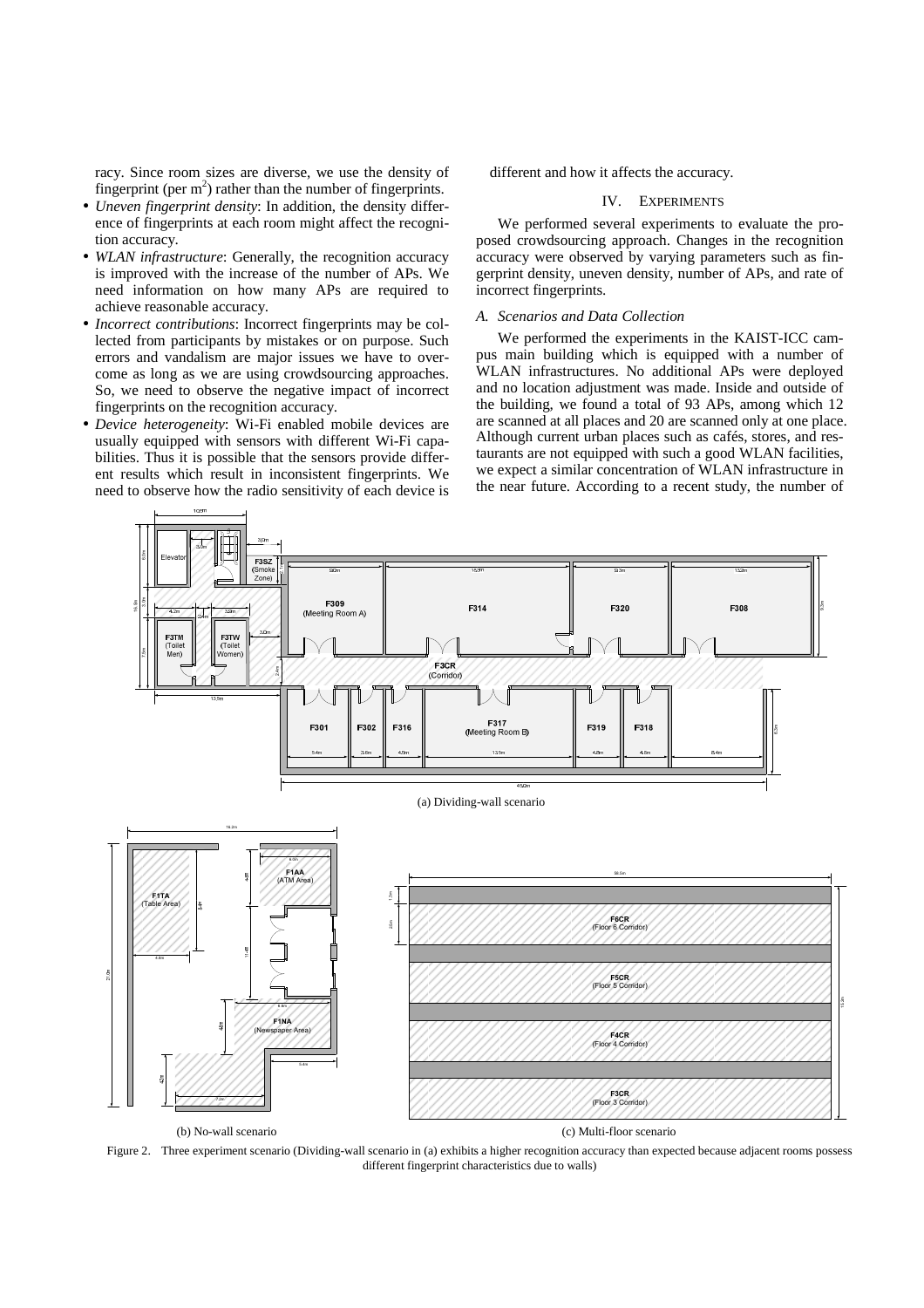

Figure 3. Effect of fingerprint density (The accuracy stabilizes as long as the density is more than  $0.2$  per  $1m^2$ . It shows that the crowdsourcing approach can quickly provide a reasonable recognition accuracy)



accessible APs is observed as many as 85 in some metropolitan areas [21].

To evaluate the effect of walls and floors, we tested three cases as shown in Figure 2: (a) dividing-wall scenario, (b) no-wall scenario, and (c) multi-floor scenario. The dividingwall consists of 14 places including meeting rooms, toilets, a corridor, offices, and laboratories. The no-wall scenario consists of three places including newspaper stand area, ATM (automated teller machine) area, and coffee table area in the lobby of the first floor. There were no barriers or obstacles among the places. The multi-floor scenario consists of four corridors located at the same position but at different floors.

We developed a software tool to collect the location fingerprints in these places. It was written in Java and targeted for Android-based T-Mobile G1 smart phone. A detailed description of its design and implementation is omitted as it is beyond the scope of this paper.

We walked freely in each place for two weeks to collect at least two location fingerprints per  $m<sup>2</sup>$  at each place. We collected a total of 3,440 fingerprints. To measure the recognition accuracy, a half of the data was used as a training set and the rest half was reserved for test. To evaluate the effectiveness of the crowdsourcing approach, the test starts with an empty fingerprint database (no training set). Table 1 shows the size of places (rooms), the number of fingerprints collected for training and testing, and the average number of accessible APs each place.



Figure 4. Effect of uneven density of two adjacent places



Figure 5. Effect of number of APs on recognition accuracy Figure 6. Effect of rate of incorrect fingerprints (Careless contributions significantly undermine the accuracy. Crowdsourcing approach is easily subjective to this problem.)

#### *B. Place Recognition Accuracy*

# *1) Effects of Density*

We observed the effect of fingerprint density on the accuracy by measuring the accuracy changes depending on the density as shown in Figure 3. Here, the density is measured as the number of fingerprints per  $m<sup>2</sup>$ . We use density instead of the number of fingerprints because places are different in size. From a density value of 0.1, the floor case and the dividing-wall scenario showed a rather high accuracy over 90% but it reaches the highest possible accuracy (saturated) at density value 0.6 for all three scenarios.

# *2) Effects of Uneven Density*

It is not expected that actual user contributions are evenly collected for each place. Some places may have more contributions than others. We observed the change of recognition accuracies depending on the difference of the density values of places as depicted in Figure 4. For simplicity, we selected only two adjacent places in each case. F301 and F302 were selected for the dividing-wall scenario. Similarly, F3CR and F4CR for the multi-floor and F1TA and F1AA for the nowall scenario were selected. We changed the difference from 0 to 1. With less than 0.4, there was almost no accuracy degradation, but from 0.6, the accuracy decreased dramatically.

# *3) Effects of Number of APs*

We considered the effect of the number of APs as well. To perform this experiment, we need a means to control the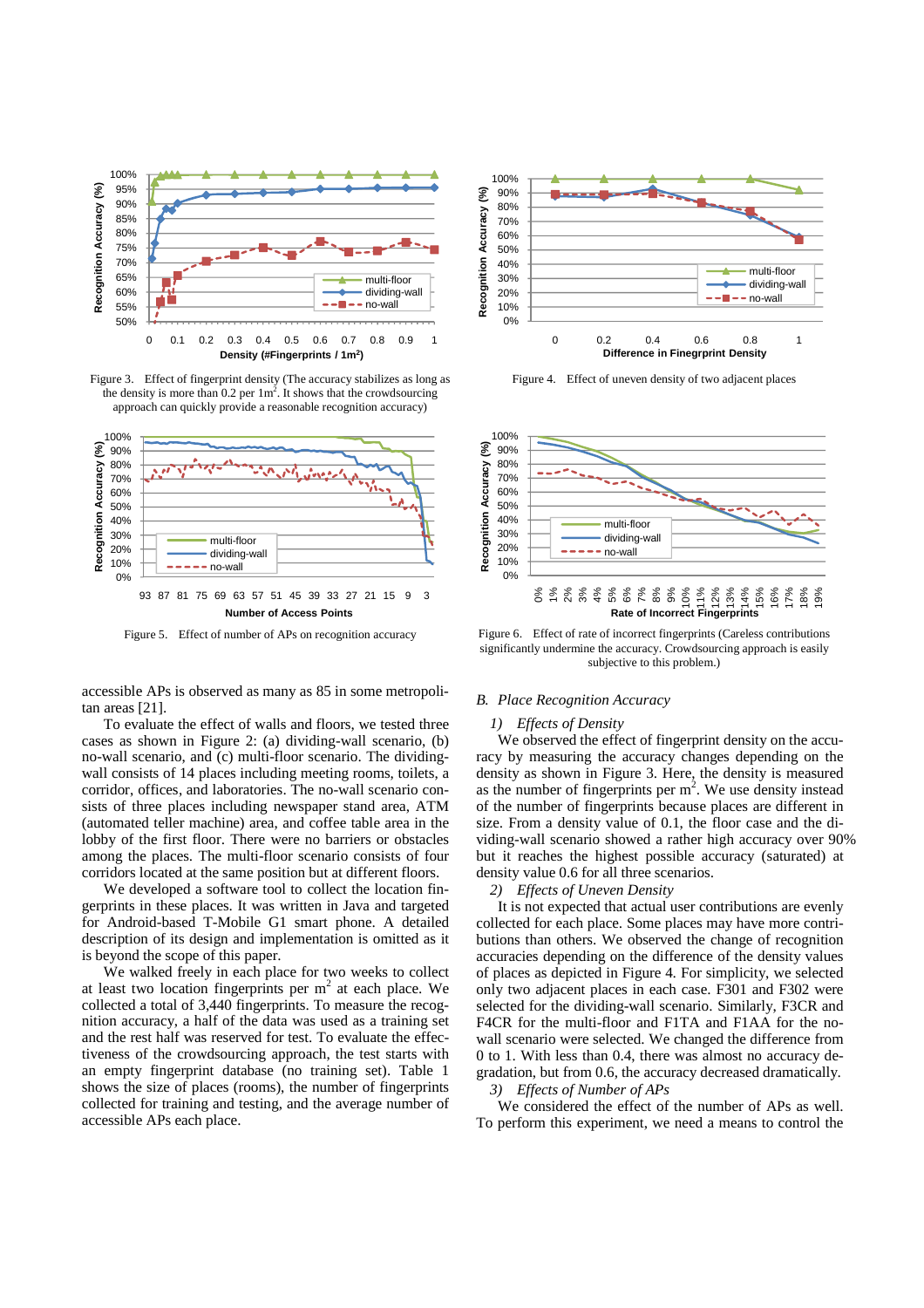

Figure 8. Comparison of two recognition methods (kNN and probabilistic)

number of APs. Since physically eliminating APs was not possible, we simulated this by deleting fingerprints from both learning and test sets. As shown in Figure 5, in the dividing-wall scenario, recognition accuracy was very low when it is less than 6, gradually increases between 7 to 30, and almost saturates when over than 30. In the multi-floor and no-wall cases, they showed similar trends. The no-wall case fluctuated more than in other cases.

#### *4) Effects of Incorrect Fingerprints*

There is a possibility that users might contribute some incorrect fingerprints due to a mistake or bad intention. Nevertheless, we observed the changes of the accuracy as the rate of incorrect fingerprints increases from 1% to 20%. In all cases, the accuracy linearly decreased as shown in Figure 6. A few incorrect contributions are allowable but we need some methods to reduce or prevent incorrect contributions.

#### *C. Observation on Device Heterogeneity*

In order to confirm that how received signal strength and sensitivity are different for each device, we compared four mobile devices: HTC's G1, Apple's iPodTouch 1G, Samsung's T-Omnia and Apple's MacBook Air (MC234LL/A). First, we measured received signal strength values of an AP from 0 to 93m for each 3m distance. As shown in Figure 7 (a), there are significant differences among the devices. In the worst case, there is about 30dBm difference between iPodTouch and T-Omnia. According to Tao *et al.* [23] and Haeberlen *et al.* [8], there is a linear relation in received signal strengths between two different chipsets. Therefore, the differences can be adjusted using approximated linear function.

However, adjusting the received signal strength is not enough. Figure 7 (b) shows significant differences of sensitivity among the devices. While iPodTouch scans more than 33 APs, T-Omnia scans less than 6 APs. It means that different device produces different fingerprints consisted of different number of APs and signal strength values. It may also degrade the recognition accuracy even if the adjusted signal strength values are used. Both received signal strength and sensitivity should be properly considered in any crowdsourcing approach.

#### *D. Comparison of kNN and Probabilistic Method*

We compared the kNN and probabilistic methods in terms of accuracy, speed, and required storage space to confirm the appropriateness for crowdsourcing approach. The comparison was performed in the dividing-wall scenario using one fingerprint per  $m^2$ . As shown in Figure 8, the accuracy values were 95.62% for the kNN (k=1) method and 93.55% for the probabilistic method. The probabilistic method executed for only 1.09 seconds, while the kNN method executed for 241.38 seconds to recognize 1,000 places. The measured time contains only the computation time for recognition, so the latencies for network connection and transmission were not included in the measurement. To store all collected fingerprints, the kNN method required 744,423 bytes but the probabilistic method required only 19,800 bytes because the latter contains only the mean and standard deviation for each access point. According to these experimental results, we can conclude that probabilistic method is much efficient than kNN method, which is important in large-scale environments.